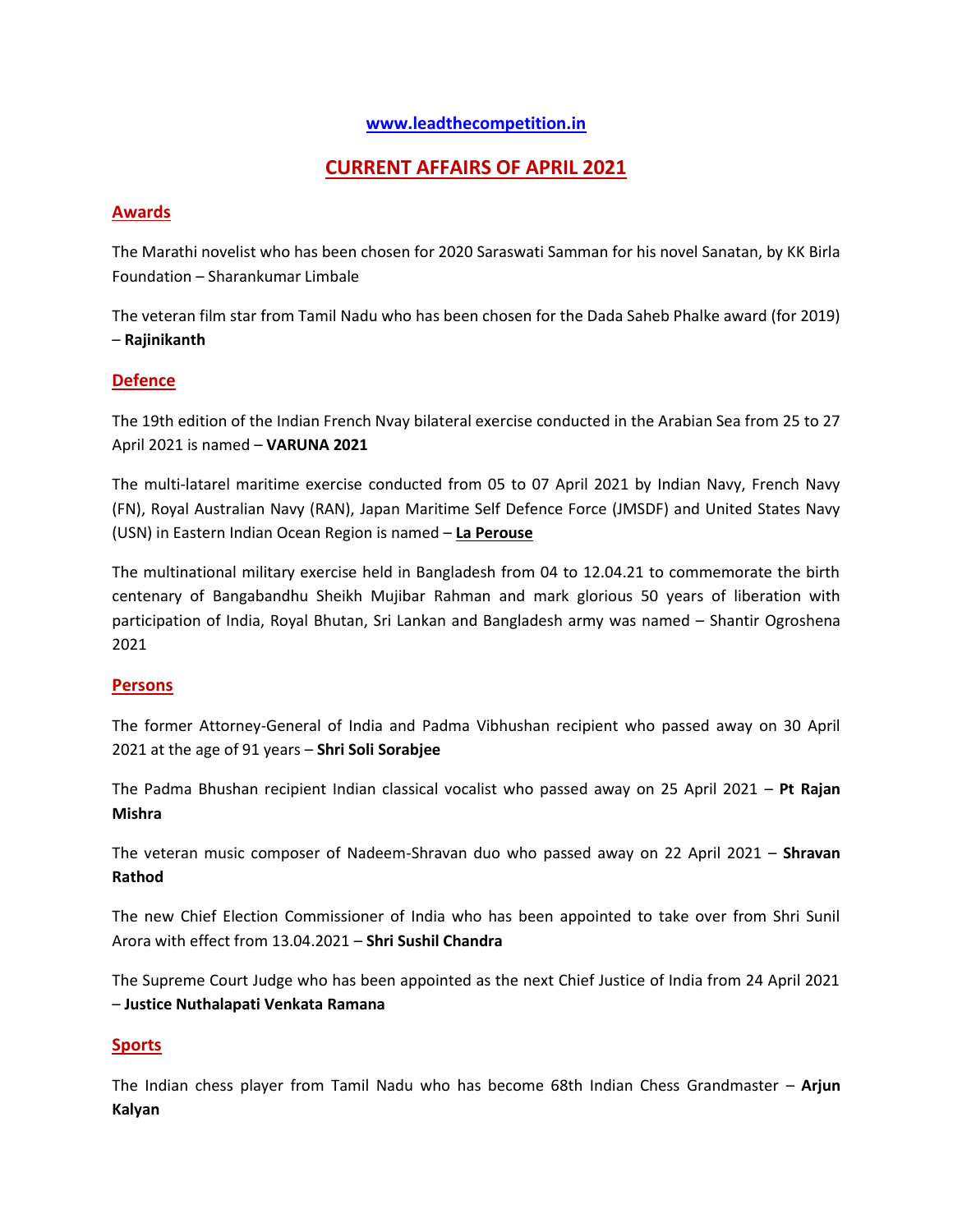# **Places**

The state which has appointed film star Sonu Sood as its Covid-19 vaccine ambassador – **Punjab**

The Indian State which has become the first in the country to launch a cashless medical insurance scheme worth Rs. 5 lakh to each family of the state – **Rajasthan**

## **Miscellaneous**

The motto of Mission Aahaar Kranti jointly launched by Vijnana Bharati (Vibha), 'Global Indian Scientists and Technocrats' Forum (GIST), Vigyan Prasar, and Pravasi Bharatiya Academic and Scientific Sampark (PRABHASS) – **Uttam Aahaar-Uttam Vichaar**

The municipal corporation which has become the first in the country to issue and list Municipal Green Bonds – **Ghaziabad Nagar Nigam**

The theme of International Children's Book Day being observed on 02 April 2021 – **Music of Words**

## **93rd Academy Awards (Oscars)**

Best Picture – **Nomadland** directed by Chloe Zhao

Best Director – **Chloe Zhao** for Nomadland

Best Actor – **Anthony Hopkins** for The Father

Best Actress – **Frances Mcdormand** for Nomadland

Best Animated Film – **Soul**

Best International Feature Film – **Another Round** (Danish) directed by Thomas Vinterberg

Most nominations – **Mank** (10)

Indian entry in the International Feature Film category – **Jallikattu** (Malayalam) (Not nominated)

#### **Inclusive Internet Index 2021**

#### Released by **The Economist Intelligence Unit**

| Rank | Country              | Rank | Country    |
|------|----------------------|------|------------|
|      | Sweden               | 39.  | China      |
|      | <b>United States</b> | 49.  | India      |
| 3.   | Spain                | 77.  | Sri Lanka  |
| 4.   | Australia            | 82.  | Bangladesh |
| 5.   | Hong Kong            | 90.  | Pakistan   |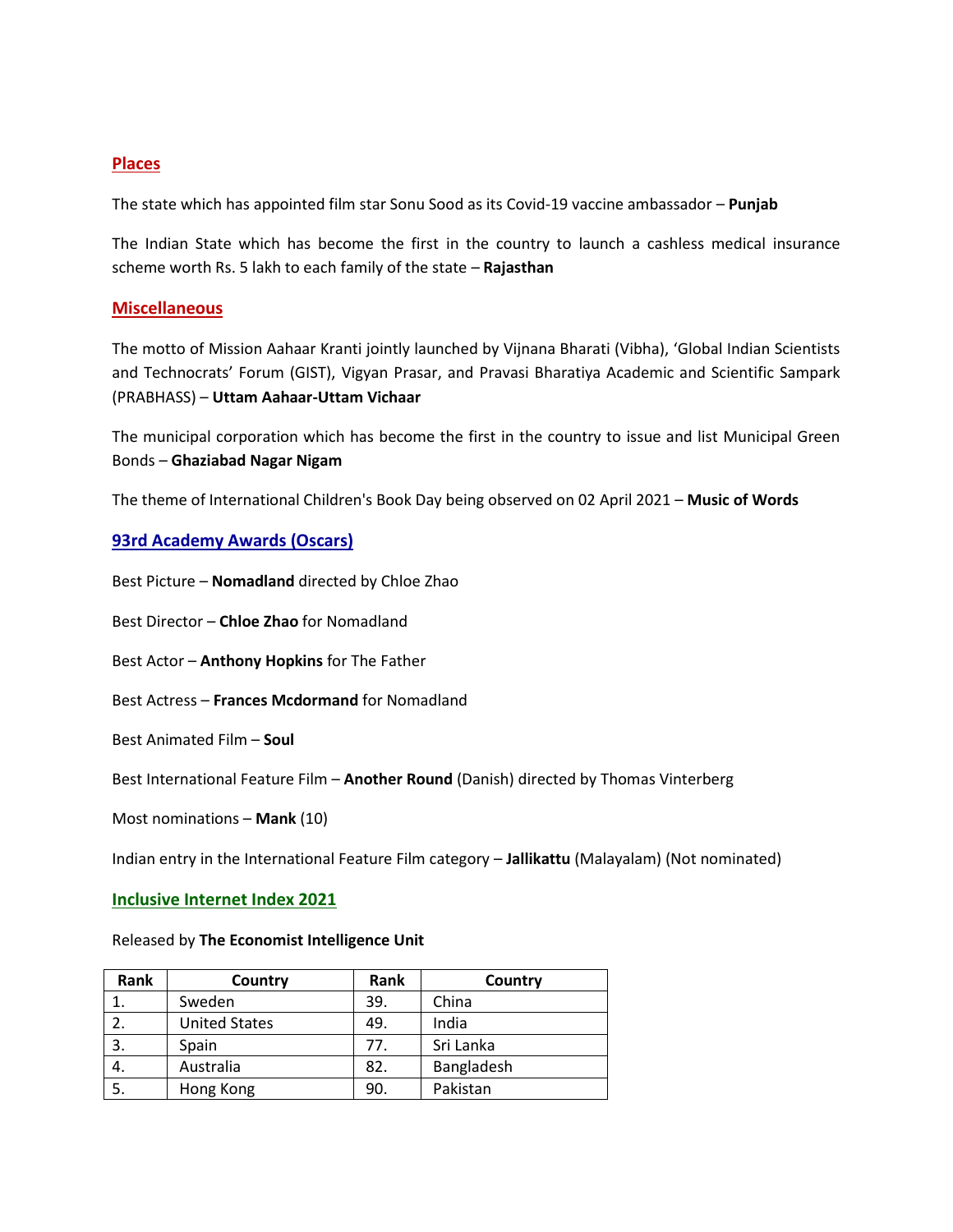# **Global Gender Gap Index 2021**

# Released by **World Economic Forum**

| Rank | Country     | Rank | Country    |
|------|-------------|------|------------|
|      | Iceland     | 107. | China      |
|      | Finland     | 116. | Sri Lanka  |
| 3.   | Norway      | 140. | India      |
| 4.   | New Zealand | 147. | Bangladesh |
| 5.   | Sweden      | 153. | Pakistan   |

Note: India was ranked at 112 in 2020

# **Important Days of April**

| World Autism Awareness Day: 02 April 2021                                     |  |  |  |  |
|-------------------------------------------------------------------------------|--|--|--|--|
| Theme: Recognise the Genius in Me                                             |  |  |  |  |
| Designated by: UN General Assembly                                            |  |  |  |  |
| First Observed in: 2008                                                       |  |  |  |  |
| International Mine Awareness Day: 04 April 2021                               |  |  |  |  |
| Designated by: United Nations General Assembly                                |  |  |  |  |
| Theme: Persevarance, Partnership and Progress                                 |  |  |  |  |
| First Observed in: 2006                                                       |  |  |  |  |
| International Day of Sport for Development and Peace: 06 April 2021           |  |  |  |  |
| Designated by: United Nations General Assembly                                |  |  |  |  |
| First Observed in: 2014                                                       |  |  |  |  |
| World Health Day: 07 April 2021                                               |  |  |  |  |
| Designated by: World Health Organisation                                      |  |  |  |  |
| Theme: Building a fairer, healthier world for everyone                        |  |  |  |  |
| First Observed in: 1950                                                       |  |  |  |  |
| International Day of Human Space Flight: 12 April 2021                        |  |  |  |  |
| Designated by: UN General Assembly                                            |  |  |  |  |
| First Observed in: 2011                                                       |  |  |  |  |
| World Haemophilia Day: 17 April 2021                                          |  |  |  |  |
| Designated by: World Federation of Haemophilia                                |  |  |  |  |
| Theme: Adapting to Change, Sustaining Care in a New World                     |  |  |  |  |
| First Observed in: 1989                                                       |  |  |  |  |
| International Day for Monuments and Sites (World Heritage Day): 18 April 2021 |  |  |  |  |
| Designated by: UNESCO                                                         |  |  |  |  |
| Theme: Complex Pasts: Diverse Futures                                         |  |  |  |  |
| First Observed in: 1983                                                       |  |  |  |  |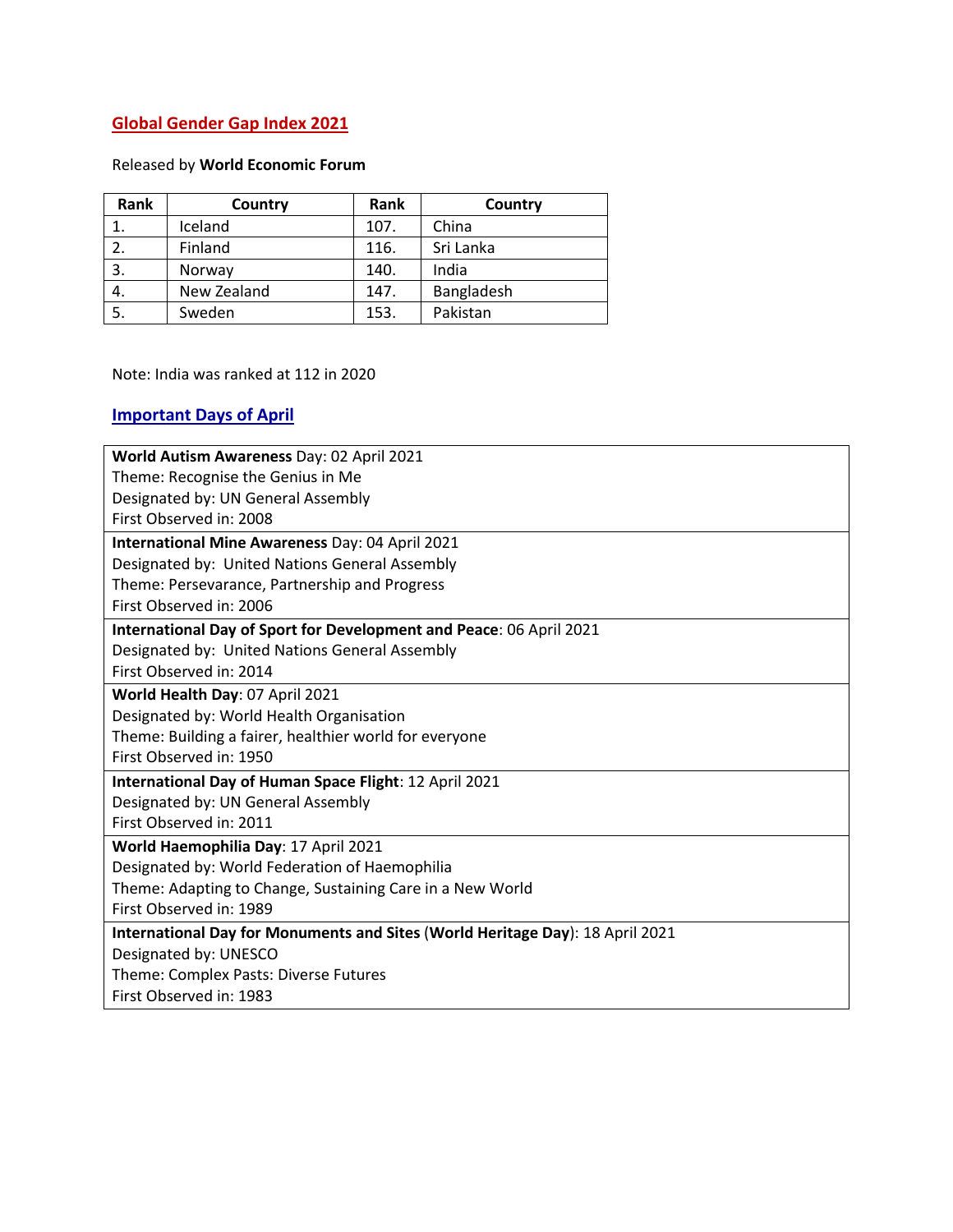| International Mother Earth Day: 22 April 2021                                                            |  |  |  |  |
|----------------------------------------------------------------------------------------------------------|--|--|--|--|
| Designated by: UN General Assembly                                                                       |  |  |  |  |
| Theme: Restore our Earth                                                                                 |  |  |  |  |
| First Observed in: 2010                                                                                  |  |  |  |  |
| Note: Earth Day was first observed in 1970 in the United States and it went global in 1990. The same day |  |  |  |  |
| was adopted by the UN in 2009 as the International Mother Earth Day.                                     |  |  |  |  |
| UN English Language Day: 23 April 2021                                                                   |  |  |  |  |
| Designated by: UN Dept of Public Information                                                             |  |  |  |  |
| First Observed in: 2010                                                                                  |  |  |  |  |
| Significance: Birthday of William Shakespeare                                                            |  |  |  |  |
| World Malaria Day: 25 April 2021                                                                         |  |  |  |  |
| Designated by: World Health Organisation                                                                 |  |  |  |  |
| First Observed in: 2007                                                                                  |  |  |  |  |
| Theme: Reaching the Zero malaria target                                                                  |  |  |  |  |
| World Intellectual Property Day: 26 April 2021                                                           |  |  |  |  |
| Designated by: World Intellectual Property Organisation                                                  |  |  |  |  |
| First Observed in: 2000                                                                                  |  |  |  |  |
| Theme: IP and SMEs: Taking your ideas to market                                                          |  |  |  |  |
| World Day for Safety and Health at Work: 28 April 2021                                                   |  |  |  |  |
| Designated by: International Labour Organisation                                                         |  |  |  |  |
| First Observed in: 2003                                                                                  |  |  |  |  |
| Theme: Anticipate, prepare and respond to crises: Invest now in resilient occupational safety and health |  |  |  |  |
| systems                                                                                                  |  |  |  |  |

# **World Press Freedom Index 2021**

Released by Reporters without Borders

| Rank | Country    | Rank | Country      |
|------|------------|------|--------------|
|      | Norway     | 106. | <b>Nepal</b> |
|      | Finland    | 142. | India        |
| 3.   | Sweden     | 145. | Pakistan     |
| 4.   | Denmark    | 152. | Bangladesh   |
| 5.   | Costa Rica | 177. | China        |

# **Wisden ODI Cricketers of the Decades**

Announced in Wisden Cricketers' Almanack 2021

**1970s** : Vivian Richards (West Indies)

**1980s** : Kapil Dev (India)

**1990s** : Sachin Tendulkar (India)